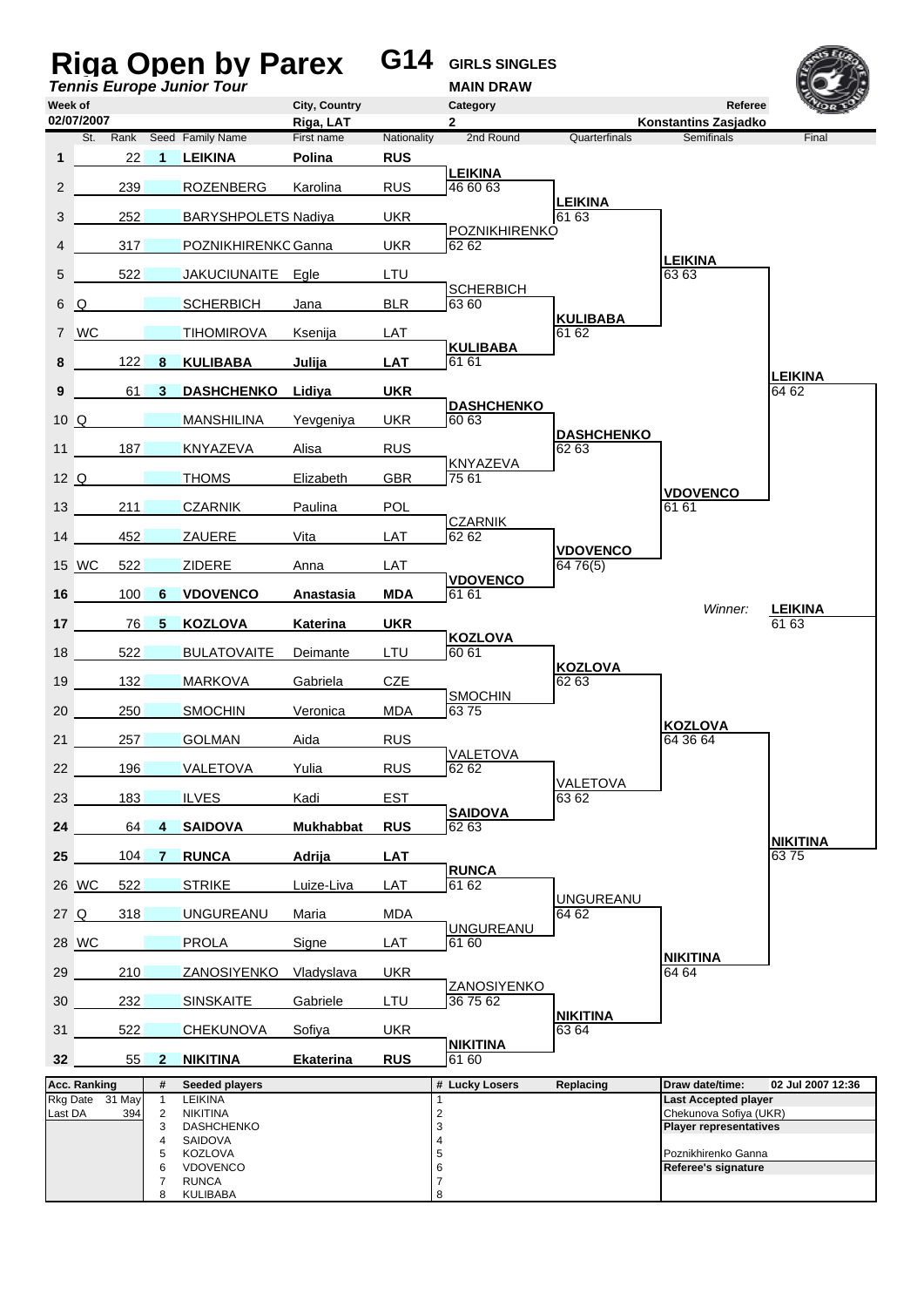|                  |                     |                        |                                 | <b>Tennis Europe Junior Tour</b>                                                                                                 |                            |             | Riga Open by Parex B14 BOYS SINGLES<br><b>MAIN DRAW</b>                                     |                                                      |                                                                                                                                                 |                                 |
|------------------|---------------------|------------------------|---------------------------------|----------------------------------------------------------------------------------------------------------------------------------|----------------------------|-------------|---------------------------------------------------------------------------------------------|------------------------------------------------------|-------------------------------------------------------------------------------------------------------------------------------------------------|---------------------------------|
| Week of          | 02/07/2007          |                        |                                 |                                                                                                                                  | City, Country<br>Riga, LAT |             | Category<br>2                                                                               |                                                      | Referee<br>Konstantins Zasjadko                                                                                                                 |                                 |
|                  | St.                 | Rank                   |                                 | Seed Family Name                                                                                                                 | First name                 | Nationality | 2nd Round                                                                                   | Quarterfinals                                        | <b>Semifinals</b>                                                                                                                               | Final                           |
| $\mathbf{1}$     |                     | 21                     | 1                               | <b>STAKHOVSKY</b>                                                                                                                | Leonard                    | <b>UKR</b>  |                                                                                             |                                                      |                                                                                                                                                 |                                 |
| 2                |                     | 284                    |                                 | <b>LAPINS</b>                                                                                                                    | Kristaps                   | LAT         | <b>STAKHOVSKY</b><br>60 60                                                                  |                                                      |                                                                                                                                                 |                                 |
| 3                |                     | 100                    |                                 | <b>PODZUS</b>                                                                                                                    | Martins                    | LAT         |                                                                                             | <b>STAKHOVSKY</b><br>62.64                           |                                                                                                                                                 |                                 |
| 4                |                     | 234                    |                                 | ANTROPIKAS                                                                                                                       | Laurynas                   | LTU         | PODZUS MARTINS<br>62 61                                                                     |                                                      |                                                                                                                                                 |                                 |
| 5                |                     | 156                    |                                 | <b>QUINZI</b>                                                                                                                    | Gianluigi                  | ITA         |                                                                                             |                                                      | <b>STAKHOVSKY</b><br>61 60                                                                                                                      |                                 |
| 6                |                     | 142                    |                                 | SMALIARCHUK                                                                                                                      | Maksim                     | <b>BLR</b>  | <b>QUINZI</b><br>61 61                                                                      |                                                      |                                                                                                                                                 |                                 |
| 7                |                     | 124                    |                                 | <b>ANNUS</b>                                                                                                                     | Taavi                      | <b>EST</b>  |                                                                                             | QUINZI<br>75 64                                      |                                                                                                                                                 |                                 |
| 8                |                     | 93                     | $\mathbf{7}$                    | <b>POLYAKOV</b>                                                                                                                  | Ivan                       | <b>RUS</b>  | <b>POLYAKOV</b><br>61 61                                                                    |                                                      |                                                                                                                                                 |                                 |
| 9                |                     | 67                     | $\mathbf{A}$                    | <b>DUBARENCO</b>                                                                                                                 | <b>Maxim</b>               | MDA         |                                                                                             |                                                      |                                                                                                                                                 | <b>DUBARENCO</b><br>6375        |
| $10\Omega$       |                     |                        |                                 | <b>ZUBOV</b>                                                                                                                     | lgor                       | RUS         | <b>DUBARENCO</b><br>60 63                                                                   |                                                      |                                                                                                                                                 |                                 |
|                  | 11 WC               |                        |                                 | VASILYEV                                                                                                                         | Mikhail                    | <b>RUS</b>  |                                                                                             | <b>DUBARENCO</b><br>61 76(4)                         |                                                                                                                                                 |                                 |
| 12 <sup>12</sup> |                     | 114                    |                                 | <b>KOKHANOV</b>                                                                                                                  | Kirill                     | <b>RUS</b>  | <b>KOKHANOV</b><br>60 60                                                                    |                                                      |                                                                                                                                                 |                                 |
|                  | 13 WC               | 322                    |                                 | <b>PETROV</b>                                                                                                                    | Nikolay                    | <b>RUS</b>  |                                                                                             |                                                      | <b>DUBARENCO</b><br>6361                                                                                                                        |                                 |
|                  | 14 LL               | 370                    |                                 | <b>JAKUBSKI</b>                                                                                                                  | Jacek                      | POL         | <b>PETROV</b><br>75 63                                                                      |                                                      |                                                                                                                                                 |                                 |
|                  | 15 WC               | 250                    |                                 | <b>PODZUS</b>                                                                                                                    | Janis                      | LAT         |                                                                                             | <b>MUGEVICIUS</b><br>63 62                           |                                                                                                                                                 |                                 |
|                  | 16                  | 85                     | 6                               | <b>MUGEVICIUS</b>                                                                                                                | Lukas                      | <b>LTU</b>  | <b>MUGEVICIUS</b><br>6275                                                                   |                                                      |                                                                                                                                                 |                                 |
| 17 <sup>1</sup>  |                     | $80 -$                 | 5 <sup>1</sup>                  | <b>GERLAKH</b>                                                                                                                   | Konstantin                 | <b>RUS</b>  |                                                                                             |                                                      | Winner:                                                                                                                                         | <b>DUBARENCO</b><br>67(3) 61 62 |
| 18 Q             |                     |                        |                                 | <b>GORYACHKOV</b>                                                                                                                | Andrey                     | <b>RUS</b>  | <b>GERLAKH</b><br>61 63                                                                     |                                                      |                                                                                                                                                 |                                 |
| 19               |                     | 235                    |                                 | <b>KERNER</b>                                                                                                                    | Markus                     | <b>EST</b>  |                                                                                             | <b>GERLAKH</b><br>64 10 ret.                         |                                                                                                                                                 |                                 |
| 20               |                     | 149                    |                                 | <b>STEPINS</b>                                                                                                                   | Janis                      | LAT         | <b>STEPINS</b><br>61 61                                                                     |                                                      |                                                                                                                                                 |                                 |
| 21               |                     | 187                    |                                 | <b>GOTOVSKIS</b>                                                                                                                 | Julius                     | LTU         |                                                                                             |                                                      | <b>GERLAKH</b><br>61 63                                                                                                                         |                                 |
| 22 LL            |                     |                        |                                 | <b>FOMKINS</b>                                                                                                                   | Ilja                       | LAT         | <b>FOMKINS</b><br>76(6) 75                                                                  |                                                      |                                                                                                                                                 |                                 |
|                  | 23 WC               |                        |                                 | <b>BOCHKOV</b>                                                                                                                   | Gleb                       | <b>RUS</b>  |                                                                                             | <b>DEVIATIAROV</b><br>61 62                          |                                                                                                                                                 |                                 |
| 24               |                     | 45                     | $\mathbf{3}$                    | <b>DEVIATIAROV</b>                                                                                                               | <b>Marat</b>               | <b>UKR</b>  | <b>DEVIATIAROV</b><br>62 60                                                                 |                                                      |                                                                                                                                                 |                                 |
| $25$ Q           |                     | 95                     | 8                               | <b>JALALOV</b>                                                                                                                   | <b>Jakhongir</b>           | <b>UZB</b>  |                                                                                             |                                                      |                                                                                                                                                 | <b>GERLAKH</b><br>64 64         |
| 26               |                     | 139                    |                                 | <b>TARTARINI</b>                                                                                                                 | <b>Giacomo</b>             | <b>ITA</b>  | <b>JALALOV</b><br>63 60                                                                     |                                                      |                                                                                                                                                 |                                 |
| 27               |                     | 192                    |                                 | VINOGRADOVS                                                                                                                      | Marks                      | LAT         |                                                                                             | <b>JALALOV</b><br>61 61                              |                                                                                                                                                 |                                 |
| 28               |                     | 239                    |                                 | <b>BARRA</b>                                                                                                                     | Joao                       | <b>POR</b>  | <b>BARRA</b><br>60 61                                                                       |                                                      |                                                                                                                                                 |                                 |
| $29$ $\Omega$    |                     | 370                    |                                 | <b>KICHAEV</b>                                                                                                                   | Alexey                     | <b>RUS</b>  |                                                                                             |                                                      | <b>SKATTUM</b><br>46 61 62                                                                                                                      |                                 |
| 30               |                     | 221                    |                                 | <b>ELISTRATOV</b>                                                                                                                | <b>Evgueni</b>             | <b>RUS</b>  | <b>KICHAEV</b><br>64 46 64                                                                  |                                                      |                                                                                                                                                 |                                 |
|                  | 31 LL               | 419                    |                                 | <b>MACINSKAS</b>                                                                                                                 | Eligijus                   | LTU         |                                                                                             | <b>SKATTUM</b><br>26 64 61                           |                                                                                                                                                 |                                 |
| 32 <sub>2</sub>  |                     | 40                     | $\mathbf{2}$                    | <b>SKATTUM</b>                                                                                                                   | Johan Smith NOR            |             | <b>SKATTUM</b><br>75 60                                                                     |                                                      |                                                                                                                                                 |                                 |
|                  | <b>Acc. Ranking</b> |                        | #                               | Seeded players                                                                                                                   |                            |             | # Lucky Losers                                                                              | Replacing                                            | Draw date/time:                                                                                                                                 | 02 Jul 2007 17:25               |
| Last DA          |                     | Rkg Date 31 May<br>253 | 1<br>2<br>3<br>4<br>5<br>6<br>7 | <b>STAKHOVSKY</b><br><b>SKATTUM</b><br><b>DEVIATIAROV</b><br><b>DUBARENCO</b><br><b>GERLAKH</b><br><b>MUGEVICIUS</b><br>POLYAKOV |                            |             | 1 Jakubski Jacek<br>2 Macinskas Eligijus<br>3 Fomkins Ilja<br>4<br>5<br>6<br>$\overline{7}$ | Sesov Roman<br>Diakonov Sergey<br>Akhmadyeyev Yevger | <b>Last Accepted player</b><br>Kerner Markus (EST)<br><b>Player representatives</b><br>Fomkins Ilja<br>Jalalov Jakhongir<br>Referee's signature |                                 |
|                  |                     |                        | 8                               | JALALOV                                                                                                                          |                            |             | 8                                                                                           |                                                      |                                                                                                                                                 |                                 |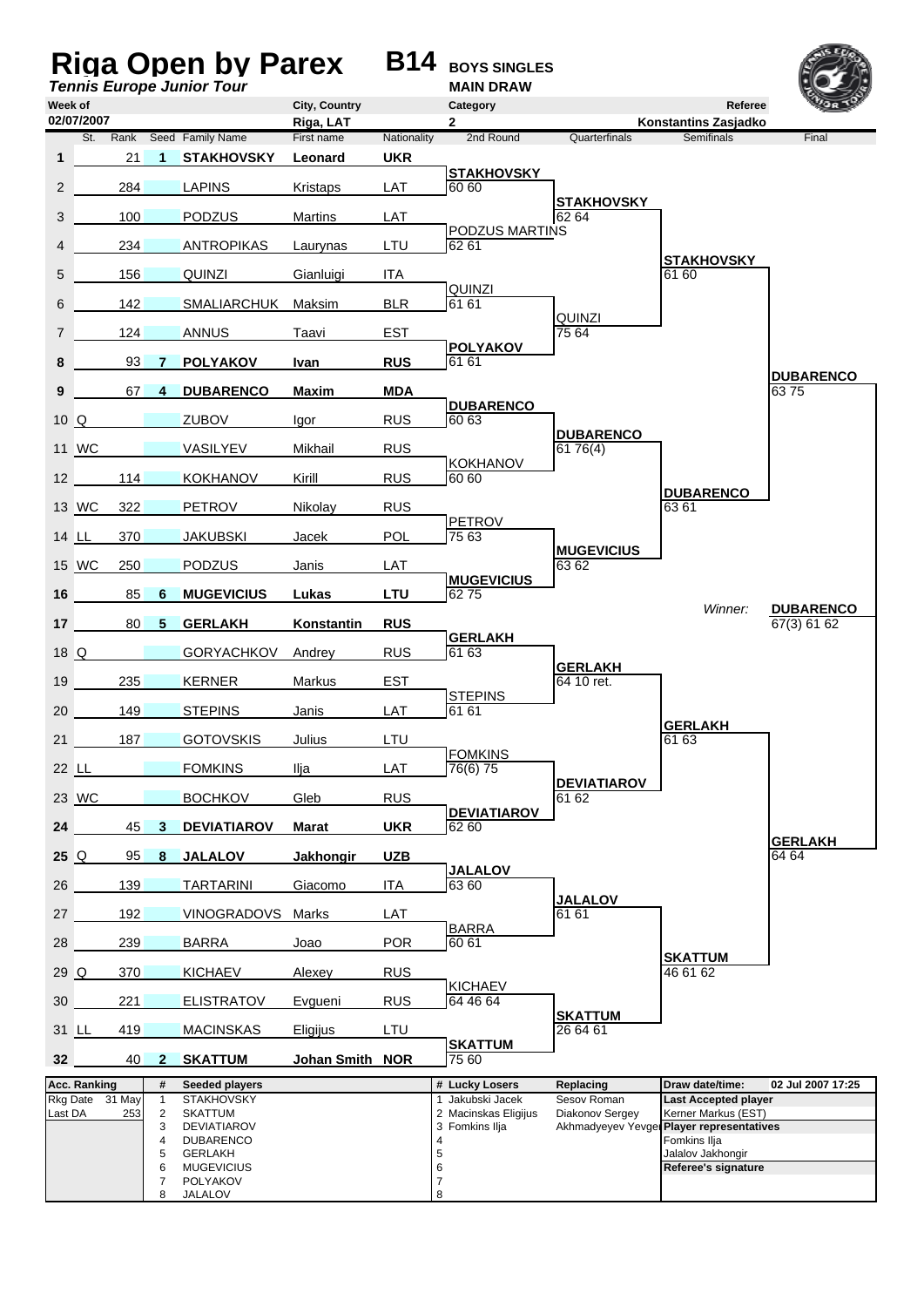

| Rkg Date | 28 Juni | LEIKINA           | ILast Accepted team           |
|----------|---------|-------------------|-------------------------------|
| Last DA  | All in  | <b>NIKITINA</b>   | All in                        |
|          |         | <b>DASHCHENKO</b> | <b>Player representatives</b> |
|          |         | <b>KULIBABA</b>   | Halaburda Anastasia           |
|          |         | <b>MARKOVA</b>    | Karvtska Nadzeva              |
|          |         | <b>RUNCA</b>      | Referee's signature           |
|          |         | KOZLOVA           |                               |
|          |         | VALETOVA          |                               |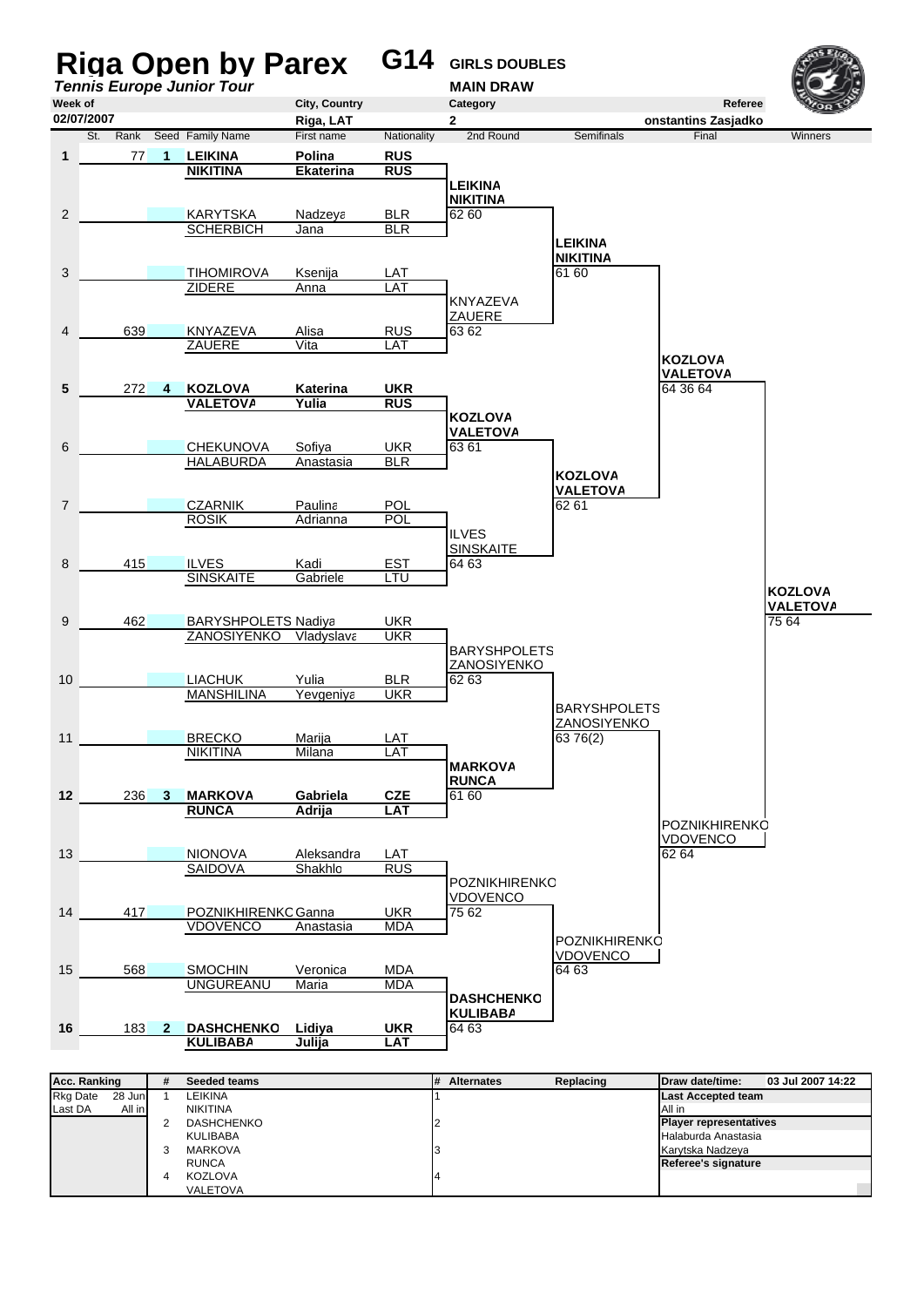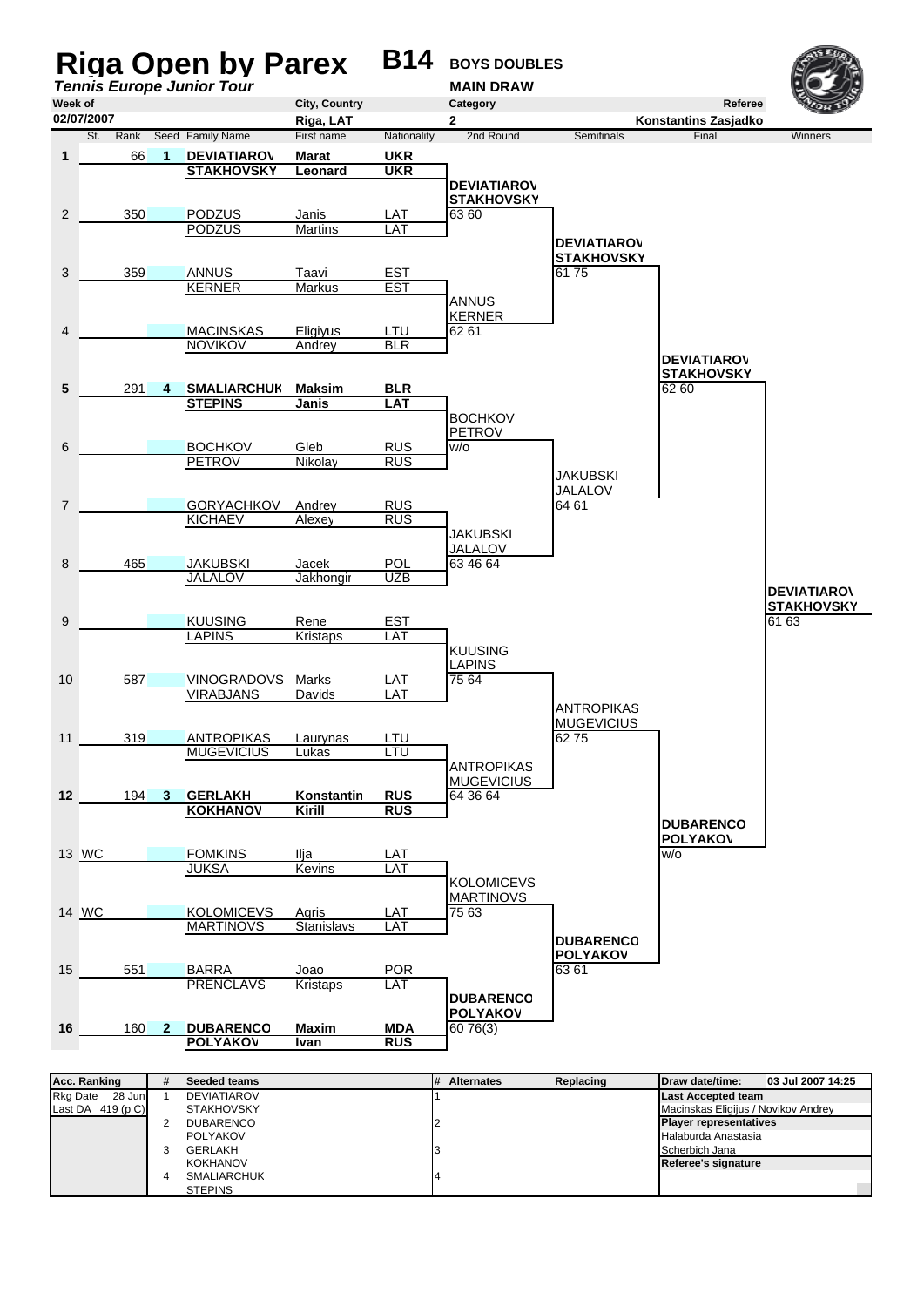|                 |                     |                 |                          | Riga Open by Parex<br><b>Tennis Europe Junior Tour</b> |                            | G14         | <b>GIRLS SINGLES</b><br><b>QUALIFYING DRAW</b> |                              |                                                |                   |
|-----------------|---------------------|-----------------|--------------------------|--------------------------------------------------------|----------------------------|-------------|------------------------------------------------|------------------------------|------------------------------------------------|-------------------|
| Week of         | 02/07/2007          |                 |                          |                                                        | City, Country<br>Riga, LAT |             | Category<br>$\mathbf{2}$                       |                              | Referee<br>Konstantins Zasjadko                |                   |
|                 |                     |                 |                          | St. Rank Seed Family Name                              | First name                 | Nationality | 2nd Round                                      | Finals                       | Qualifiers                                     |                   |
| $\mathbf{1}$    |                     | 318             | $\blacktriangleleft$     | <b>UNGUREANU</b>                                       | <b>Maria</b>               | <b>MDA</b>  | <b>UNGUREANU</b>                               |                              |                                                |                   |
| $\overline{2}$  |                     |                 |                          | BYE.                                                   |                            |             |                                                | <b>UNGUREANU</b>             |                                                |                   |
| 3               |                     |                 |                          | HALABURDA                                              | Anastasiya                 | <b>BLR</b>  | <b>HALABURDA</b>                               | 60 64                        |                                                |                   |
| $\overline{4}$  |                     |                 |                          | <b>VUCINA</b>                                          | Paula                      | LAT         | 62 36 63                                       |                              | <b>UNGUREANU</b>                               |                   |
| 5               |                     |                 |                          | <b>KUNIGONYTE</b>                                      | Ruta                       | LTU         | <b>ODOROVSKA</b>                               |                              | 62 62                                          |                   |
| 6               |                     |                 |                          | <b>ODOROVSKA</b>                                       | Darja                      | LAT         | 61 61                                          | <b>SAIDOVA</b>               |                                                |                   |
| $\overline{7}$  |                     |                 |                          | ERKENA                                                 | Rebeka                     | LAT         | SAIDOVA                                        | 62 60                        |                                                |                   |
| 8               |                     |                 |                          | <b>SAIDOVA</b>                                         | Shakhlo                    | <b>RUS</b>  | 61 60                                          |                              |                                                |                   |
| 9               |                     | 522             | 2 <sup>1</sup>           | <b>HEINO</b>                                           | Julianna                   | <b>FIN</b>  |                                                |                              |                                                |                   |
| 10              |                     |                 |                          | <b>BYE</b>                                             |                            |             | <b>HEINO</b>                                   |                              |                                                |                   |
| 11              |                     |                 |                          | <b>BAUERE</b>                                          | Anete                      | LAT         |                                                | <b>HEINO</b><br>36 63 76(5)  |                                                |                   |
|                 | 12 WC               |                 |                          | <b>NIONOVA</b>                                         | Aleksandra                 | LAT         | <b>NIONOVA</b><br>76(3) 61                     |                              |                                                |                   |
|                 | 13                  |                 |                          | <b>MAHONI</b>                                          | Mari                       | <b>EST</b>  |                                                |                              | <b>SCHERBICH</b><br>63 46 61                   |                   |
|                 |                     | 14              |                          | <b>SCHERBICH</b>                                       | Jana                       | <b>BLR</b>  | <b>SCHERBICH</b><br>60 61                      |                              |                                                |                   |
|                 |                     | 15              |                          | <b>KREMERE</b>                                         | Kate                       | LAT         |                                                | <b>SCHERBICH</b><br>26 63 75 |                                                |                   |
| 16              |                     |                 |                          | <b>BONDAROVICH Yuliya</b>                              |                            | <b>BLR</b>  | <b>BONDAROVICH</b><br>62 62                    |                              |                                                |                   |
| 17 <sup>1</sup> |                     |                 | 522 3                    | <b>KARYTSKA</b>                                        | Nadzeya                    | <b>BLR</b>  |                                                |                              |                                                |                   |
| 18              |                     |                 |                          | <b>BYE</b>                                             |                            |             | <b>KARYTSKA</b>                                |                              |                                                |                   |
| 19              |                     |                 |                          | <b>NIKITINA</b>                                        | Milana                     | LAT         |                                                | <b>KARYTSKA</b><br>76(4) 61  |                                                |                   |
| 20              |                     |                 |                          | <b>ROSIK</b>                                           | Adrianna                   | <b>POL</b>  | <b>NIKITINA</b><br>63 62                       |                              |                                                |                   |
|                 | 21 WC               |                 |                          | <b>MANSHILINA</b>                                      | Yevgeniya                  | <b>UKR</b>  |                                                |                              | <b>MANSHILINA</b><br>76(4) 63                  |                   |
| 22              |                     |                 |                          | <b>KARKLINA</b>                                        | Kristine                   | LAT         | <b>MANSHILINA</b><br>61 60                     |                              |                                                |                   |
| 23              |                     |                 |                          | SILLANPAA                                              | Annika                     | <b>FIN</b>  |                                                | MANSHILINA<br>6262           |                                                |                   |
| 24              |                     |                 |                          | <b>BRECKO</b>                                          | Marija                     | LAT         | SILLANPAA<br>26 63 61                          |                              |                                                |                   |
| 25              |                     |                 |                          | <b>LIACHUK</b>                                         | Yulia                      | <b>BLR</b>  |                                                |                              |                                                |                   |
|                 |                     |                 |                          |                                                        |                            |             | <b>LIACHUK</b>                                 |                              |                                                |                   |
| 26              |                     |                 |                          | <b>BYE</b>                                             |                            |             |                                                | <b>LIACHUK</b>               |                                                |                   |
| 27              |                     |                 |                          | <b>BABIKAITE</b>                                       | Ugne                       | LTU         | <b>BABIKAITE</b>                               | 62 61                        |                                                |                   |
| 28              |                     |                 |                          | <b>BOLBOCEAN</b>                                       | Victoria                   | <b>MDA</b>  | 63 62                                          |                              | <b>THOMS</b>                                   |                   |
| 29              |                     |                 |                          | <b>PAALMA</b>                                          | Eva                        | EST         | <b>THOMS</b>                                   |                              | 63 62                                          |                   |
| 30              |                     |                 |                          | <b>THOMS</b>                                           | Elizabeth                  | <b>GBR</b>  | 61 61                                          | <b>THOMS</b>                 |                                                |                   |
| 31              |                     |                 |                          | <b>JAKOVICKA</b>                                       | Diana                      | LAT         | <b>BELSKA</b>                                  | 63 62                        |                                                |                   |
| 32 <sub>2</sub> |                     |                 |                          | <b>BELSKA</b>                                          | Renate                     | LAT         | 6275                                           |                              |                                                |                   |
|                 | <b>Acc. Ranking</b> | Rkg Date 31 May | #<br>$\mathbf{1}$        | Seeded players<br><b>UNGUREANU</b>                     |                            |             | # Alternates<br>1                              | Replacing                    | Draw date/time:<br><b>Last Accepted player</b> | 29 Jun 2007 19:20 |
| Last DA         |                     | All in          | $\overline{2}$<br>3      | <b>HEINO</b><br><b>KARYTSKA</b>                        |                            |             | $\overline{c}$<br>3                            |                              | All in<br><b>Player representatives</b>        |                   |
|                 |                     |                 | 4<br>5                   |                                                        |                            |             | 4<br>5                                         |                              | Lanne Ristomatti<br>Leivo Leevi                |                   |
|                 |                     |                 | 6<br>$\overline{7}$<br>8 |                                                        |                            |             | 6<br>7<br>8                                    |                              | Referee's signature                            |                   |